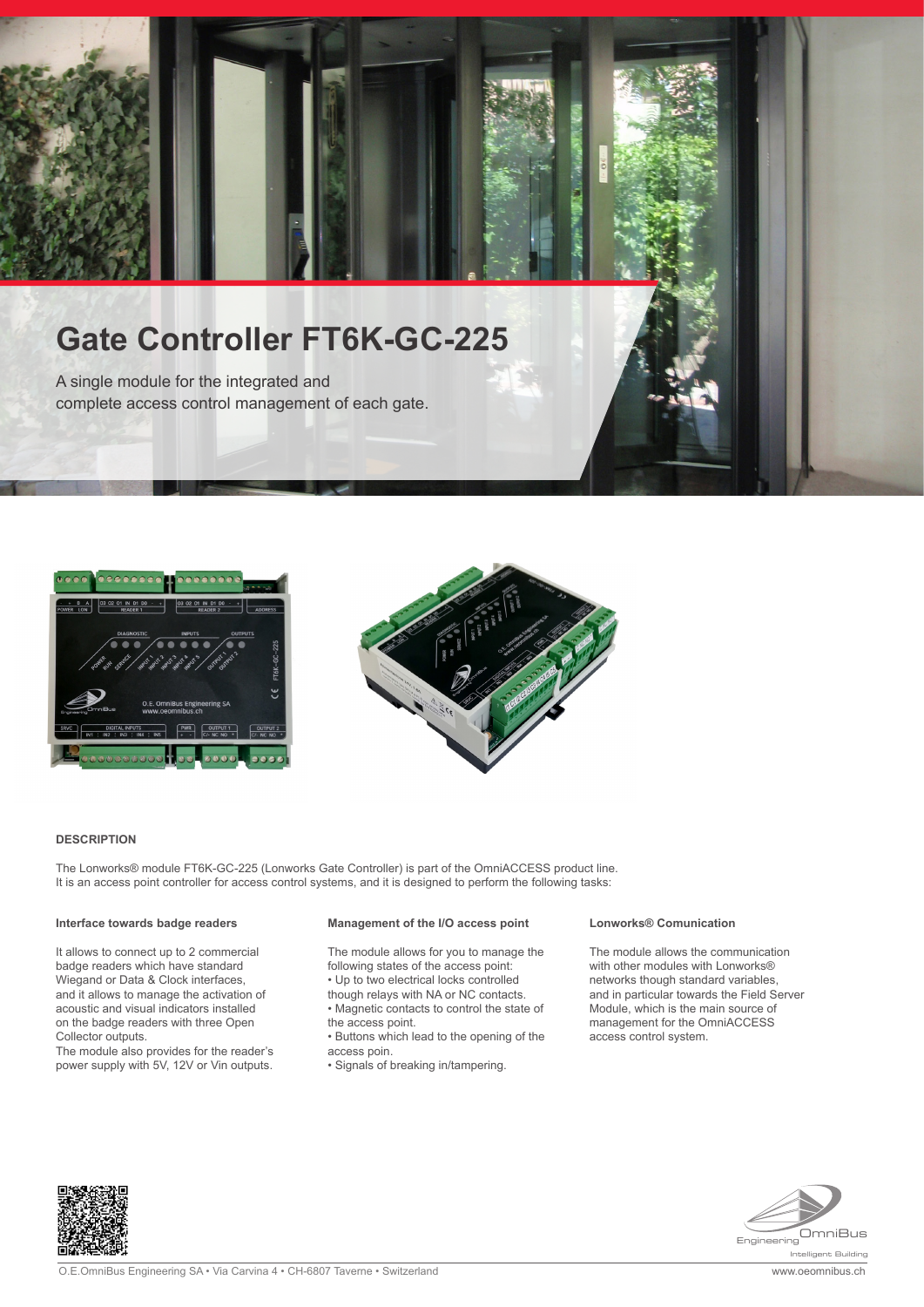## GATE CONTROLLER FT6K-GC-225

## **Technical Specifications**

| Power supply                  | 10  30 V SELV and LPS power supply with short-circuit protection in according to<br>EN 60950-1 standard. Fusible of protection Littelfuse 160003.<br>Maximum consumption (compresi dispositivi collegati): 1.8 A                                                                                                                                                                                                                                                                                                                                                                                                   |
|-------------------------------|--------------------------------------------------------------------------------------------------------------------------------------------------------------------------------------------------------------------------------------------------------------------------------------------------------------------------------------------------------------------------------------------------------------------------------------------------------------------------------------------------------------------------------------------------------------------------------------------------------------------|
| Interfacce di comunicazione   | 1 x Lonworks FTT-10 interface - 78Kbps 2-wire without polarity<br>2 x Badge reader interfaces with the following features:<br>- Wiegand or Data & Clock communication selectable from software<br>- Reader power supply selectable via jumper and protected with fuse<br>5 V 1A max, protection fuse Littelfuse 160001<br>12 V 1A max, protection fuse Littelfuse 160001<br>Vin 1.5A max, protection fuse Littelfuse 16001.5<br>The maximum currents indicated are intended as the sum of the 2 interfaces:<br>- 1 active digital input to GND<br>- 3 open-collector outputs active at GND (max absorption 100 mA) |
| <b>CPU</b>                    | FT6050 Smart Transceiver with FT-X3 communication transformer<br>512 KB SPI Flash                                                                                                                                                                                                                                                                                                                                                                                                                                                                                                                                  |
| Digital outputs               | 2 relays with NA and NC contacts.<br>Characteristics of the capacitive loads:<br>Max. switching power: 60 W<br>Max. switching voltage: 30 VDC<br>Max. switching current: 2 A                                                                                                                                                                                                                                                                                                                                                                                                                                       |
| Digital inputs                | 5 self-powered digital inputs (Potential free contacts).                                                                                                                                                                                                                                                                                                                                                                                                                                                                                                                                                           |
| Temperature range for use     | Temperature: $0 \ldots +45$ °C, Umidity: 1090% @ +50°C non-condensing                                                                                                                                                                                                                                                                                                                                                                                                                                                                                                                                              |
| Temperature range for storage | Temperature: -10°+60 °C, Umidity: 1090% @ +50°C non-condensing                                                                                                                                                                                                                                                                                                                                                                                                                                                                                                                                                     |
| Protezione ambientale         | <b>IP20</b>                                                                                                                                                                                                                                                                                                                                                                                                                                                                                                                                                                                                        |
| Container                     | Polycarbonate container (UL 94 V-0) white (top) and black (bottom)                                                                                                                                                                                                                                                                                                                                                                                                                                                                                                                                                 |
| <b>Dimensions</b>             | 6TE $105 \times 90 \times 31$ mm (length x width x height))                                                                                                                                                                                                                                                                                                                                                                                                                                                                                                                                                        |
| Installation                  | With DIN bar, according to EN 50022                                                                                                                                                                                                                                                                                                                                                                                                                                                                                                                                                                                |

## **Size and Layout (mm)**

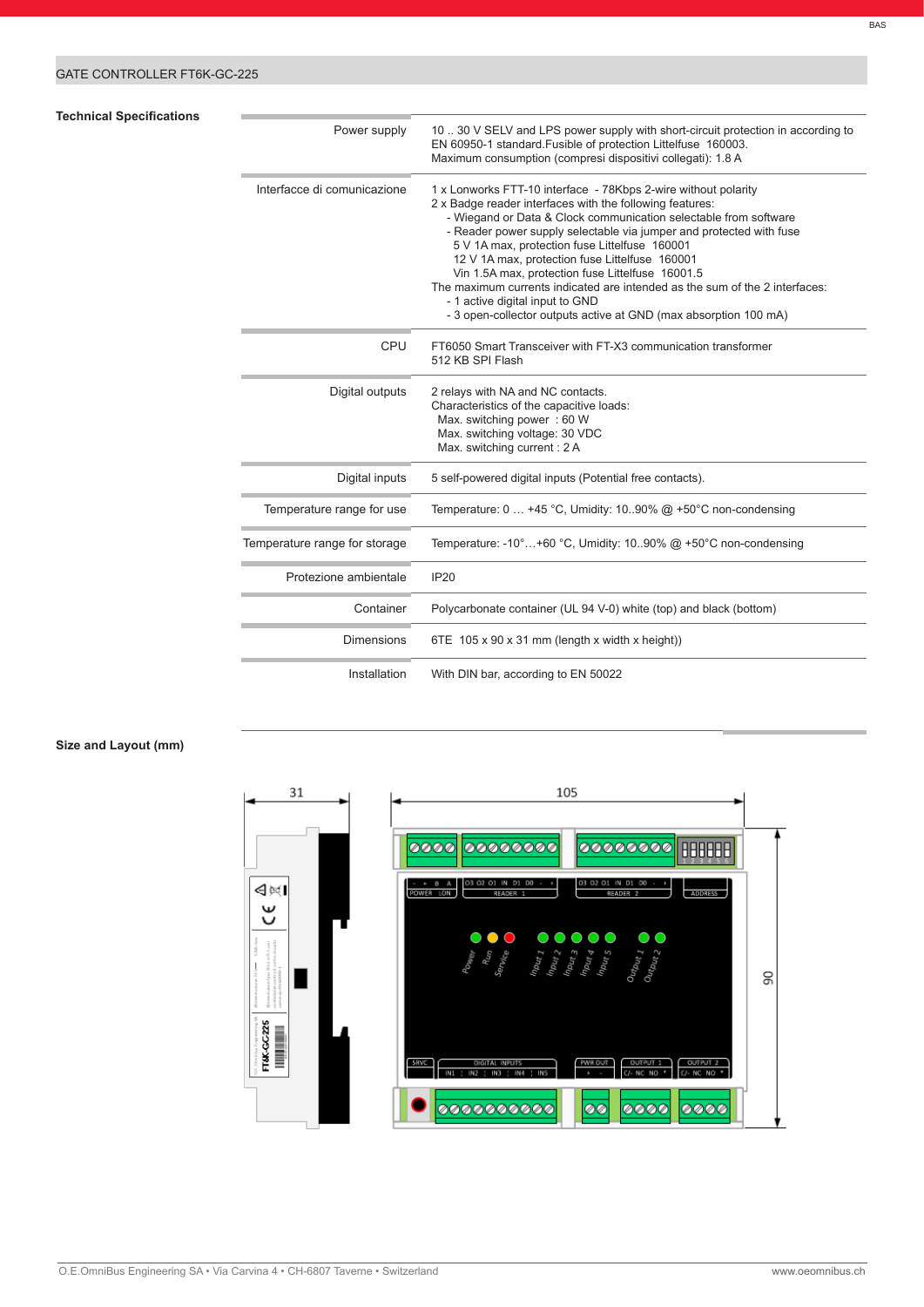## **Cabling**

Power supply

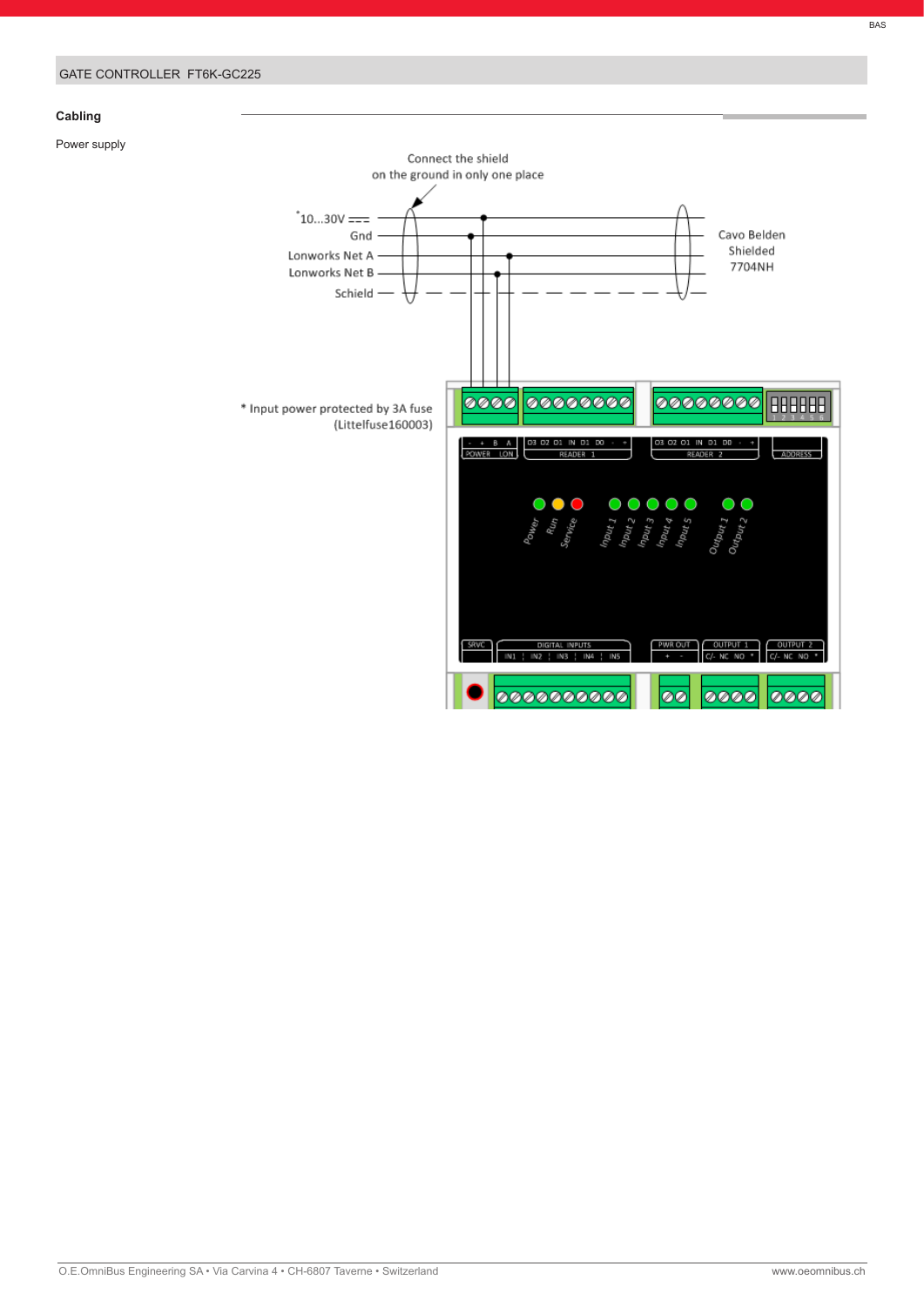### GATE CONTROLLER FT6K-GC225

## **Cabling**

I/O

outputs to potential-free contacts



I/O outputs with external power supply